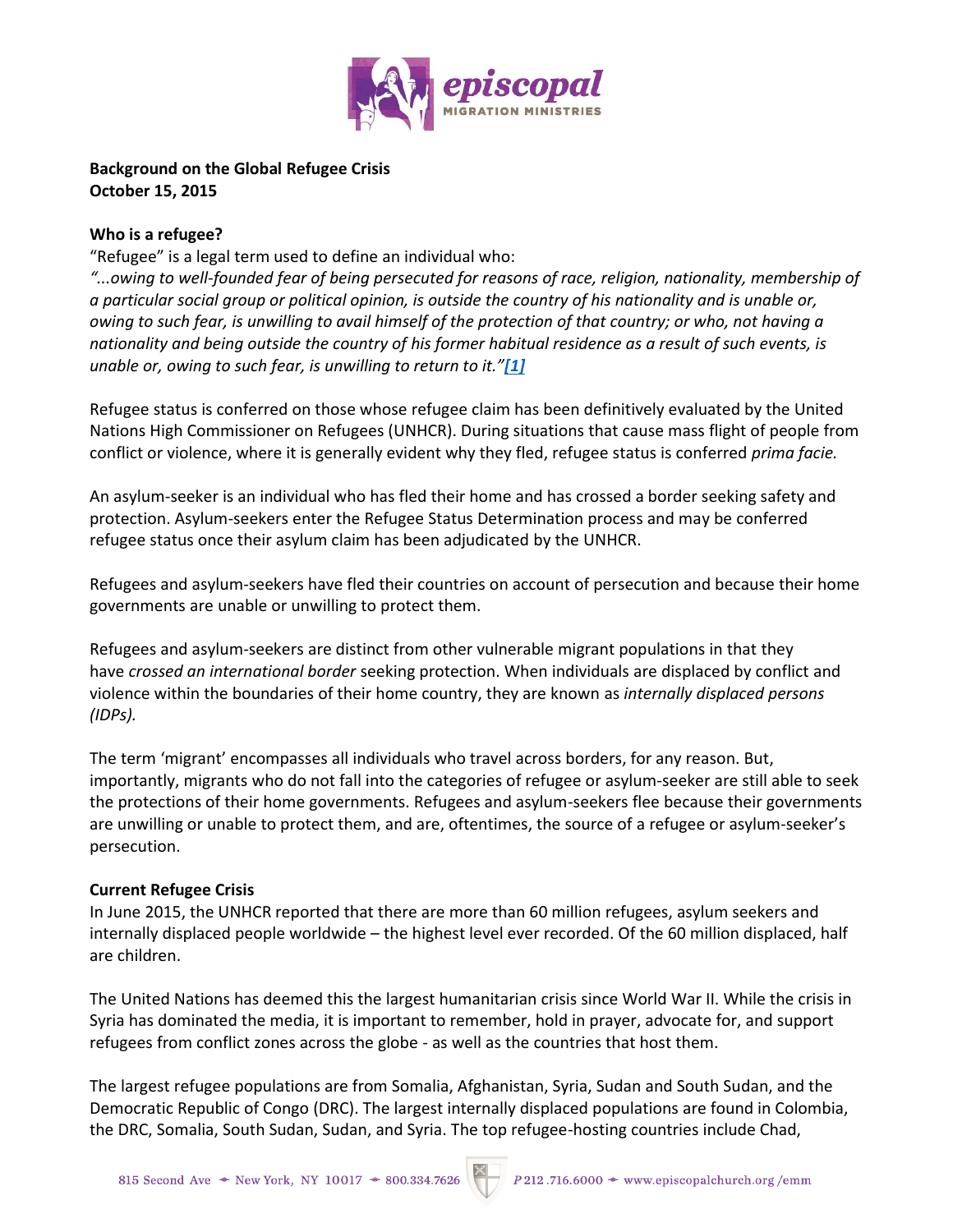Djibouti, Ethiopia, Jordan, Kenya, Lebanon, Pakistan, Sudan, Turkey, and Uganda **(**unhcr.org/54abe0e66.html)**.** As the list demonstrates, developing countries bear the greatest burden in international humanitarian response to refugee crises. Western, developed nations host a minuscule percentage of the world's refugees. Many remain in refugee camps for decades before they are able to repatriate, integrate locally, or be resettled to a third country.

## **Durable solutions**

After a refugee has fled persecution in his or her native country, there are three durable solutions that will allow the refugee to rebuild his or her life in peace and dignity:

- Voluntary repatriation to his/her home country;
- **Local integration into the country of first asylum;**
- Resettlement to a third country.

Resettlement is the third and last option for any refugee, when it is not possible for the refugee to return home or to integrate into the country which first offered asylum. Resettlement is a long and arduous process, an opportunity available to only a tiny fraction of refugees. In fact, less than one half of 1% of refugees will ever be resettled.

#### **Resettlement countries**

The United States is the international leader in refugee resettlement, resettling more than all other countries combined. The number of refugees that will be resettled to the United States is determined annually through what is called the "presidential determination," a determination released by the president after conferencing with Congress, administration officials, and refugee/migration experts about admissions levels[.\[2\]](https://dfms-my.sharepoint.com/personal/aduvall_dfms_onmicrosoft_com/Documents/EMM,%20Resettlement%20Brief.docx#_ftn2) In October 2015, the Obama administration announced an increase in the presidential determination for the next two years: 85,000 refugee arrivals for fiscal year 2016, and 100,000 refugee arrivals for fiscal year 2017.

With the United States, the following nations are also considered traditional resettlement states:

- Australia
- Sweden
- **Norway**
- New Zealand
- Canada
- **Finland**
- **Denmark**
- **-** The Netherlands

Argentina, Brazil, Chile, Iceland, Ireland and the United Kingdom established resettlement programs in the last decade, and more recently, Bulgaria, the Czech Republic, France, Germany, Hungary, Japan, Paraguay, Portugal, Spain, Romania and Uruguay have formally announced the establishment of resettlement programs.

# **The United States Resettlement Program**

The U.S. resettlement program, known as the United States Refugee Admissions Program (USRAP), is an interagency effort involving many departments of the federal government, as well as domestic and international NGO's, including faith-based organizations. It is based in a strong model of public-private partnership.